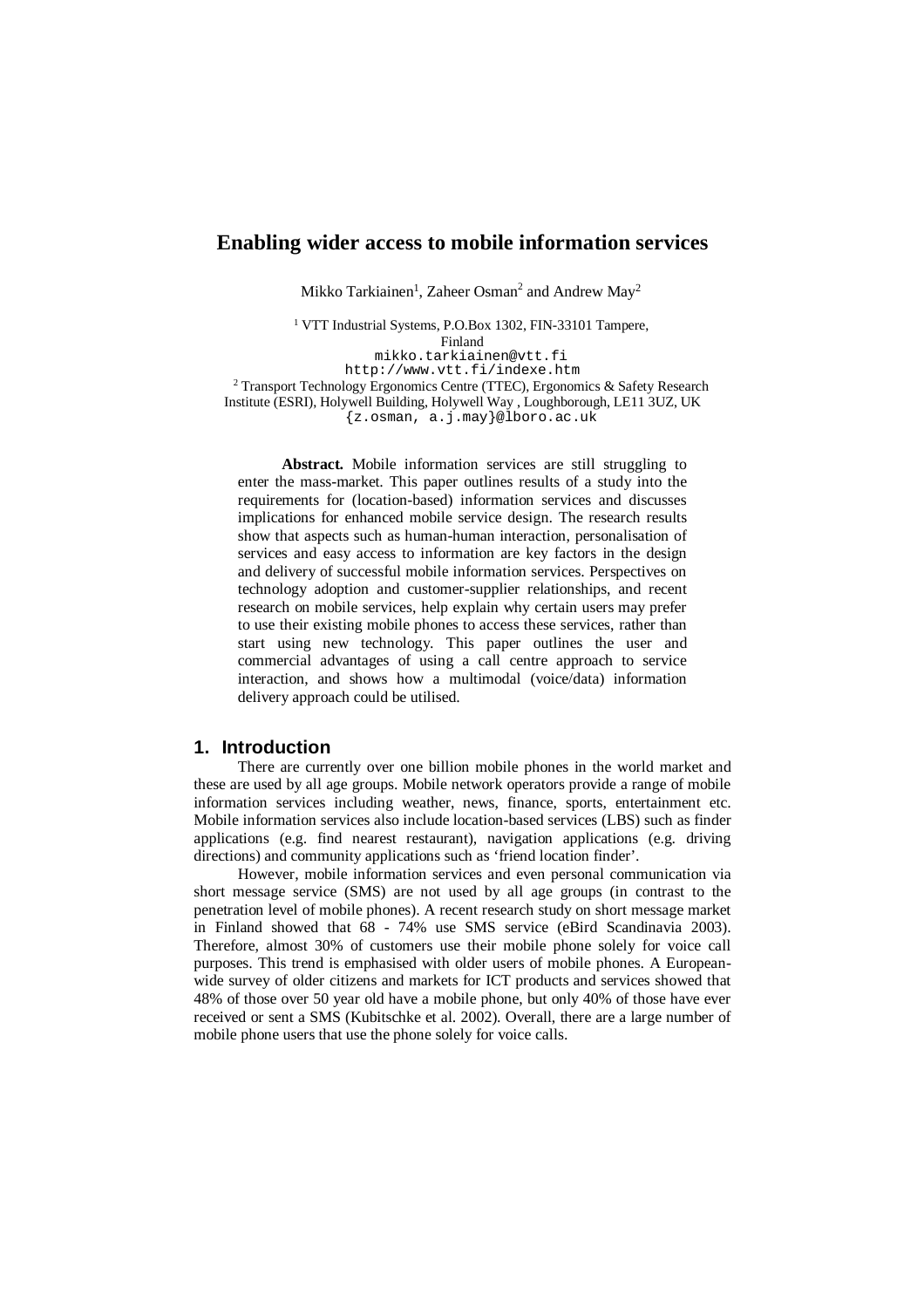Mobile operators are focusing on providing mass-market mobile services; these should be developed for all user groups while bearing in mind the number of basic mobile phones in the market and the slow pace of upgrading them. In addition, the number of elderly mobile phone users is increasing rapidly. If the mobile services are not usable by this age group then market exploitation will be adversely affected. Therefore, the requirements and needs of different user groups need to be clarified in order to provide services which are adopted by current and future users. However, the acceptance of mobile services (and new technology in general) is a gradual process, where users must understand the value added by services before they are readily accepted and integrated into everyday life. Indeed some authors contend that the real value of new services will come from their enabling properties, i.e. the 'the changing [of] the limits of the possible' (Keen and Mackintosh 2001). In this respect, the key is not to simply make services more usable, convenient and immediate, but to enable customers to achieve the previously unachievable.

# **2. Users' perspective**

Recent years have seen the reporting of a range of user-centred studies that have attempted to understand the requirements for mobile services, including LBS. A summary of results from one such study is outlined below, and these results are then discussed in the light of other comparable research.

### 2.1. Basic requirements

A set of focus groups were undertaken with four separate participants groups, split according to age (20-25 or 55+) and gender. Each focus group comprised of 6 participants. Five potential LBS scenarios were presented to the participants, these were: "finding your nearest" (finding nearest cash machine, taxi rank etc), "travelling to a destination" (finding out train times, routes etc, receiving navigation information), "meeting up" (viewing location of friends and finding them), "shopping" (receiving special offers, finding suitable products) and "virtual messaging" (leaving spatially-tagged messages for friends). Each group then voted for their preferred scenarios, and discussed their three most preferred (i.e. most relevant) scenarios. Figure 1 below shows the preferences for the male/female, younger/older participant groups. No group chose to discuss 'virtual messaging'.



Figure 1. The results from preferred scenario voting.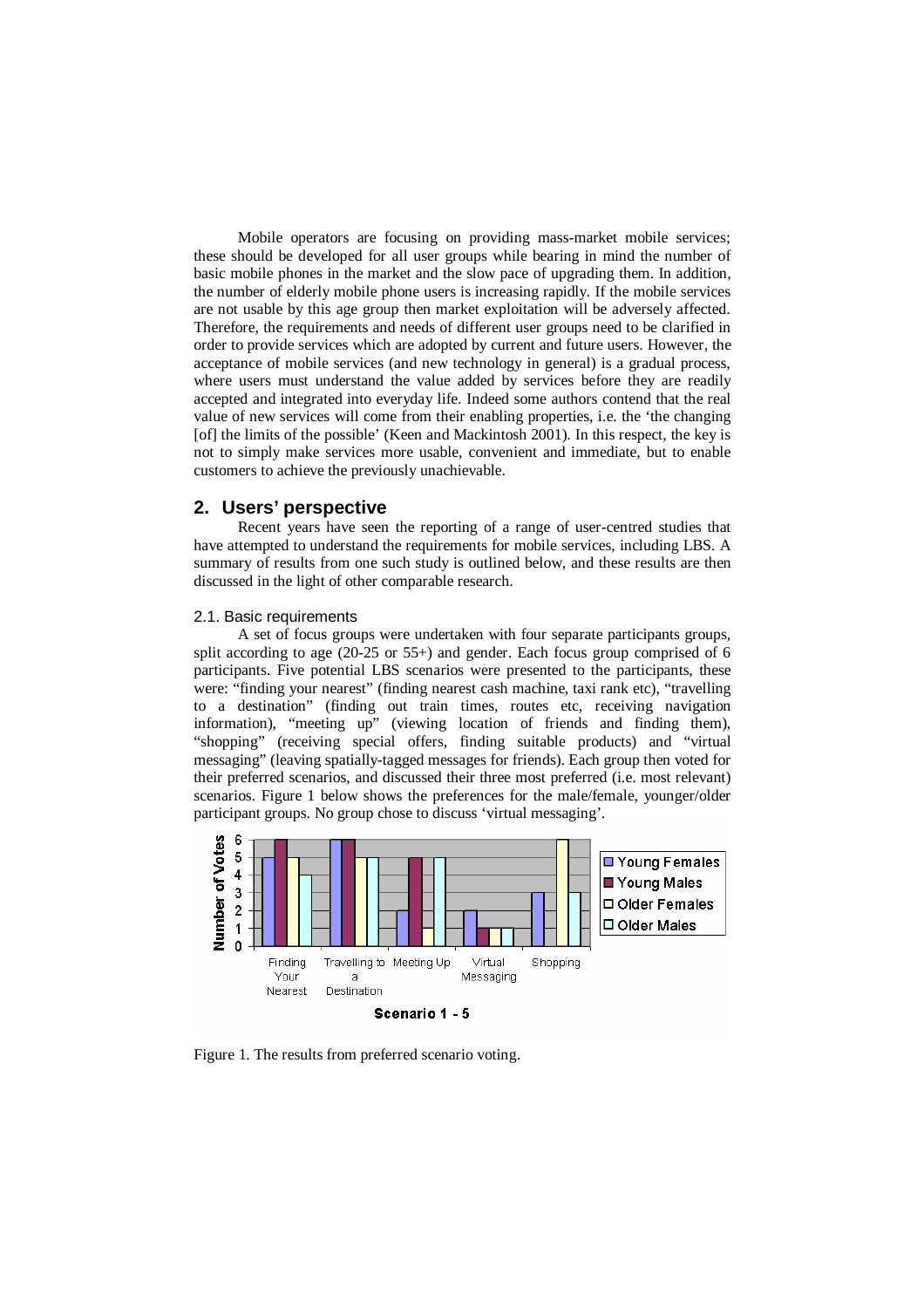Some general requirements emerged from this study which are applicable to a wide range of LBS or mobile information services: (1) information must be reliable and up to date; (2) LBS need to have a 'personality'; current mobile services are somewhat 'faceless'; (3) human-human interaction must be facilitated, not reduced; (4) ease of use is essential; (5) information access speed is a key requisite; (6) personalisation of services is required; (7) information should be available via a mobile phone.

# 2.2. Differences according to age and gender groupings

Some interesting gender and age differences came out of the study (see also figure 1 above). For example, older females were very positive towards shopping supported by LBS, while the younger females felt that shopping was more of a social rather than goal-centred activity, and were concerned that this social aspect of shopping may not be supported by LBS. In addition, the younger age groups were in general very wary of new services, which may reduce human – human interaction. This is perhaps a counter intuitive result, as younger users may be expected to want to 'play with' the technology more, to the possible exclusion of the social aspect. The results demonstrate how LBS should be used to create a 'user experience' rather than simply supporting goal-based activities.

#### 2.3. Discussion with other comparable studies

It is interesting to compare the results of the above study with the findings of Andersson et al. (2002) who studied younger peoples' perspectives on acceptance of mobile services. The research indicated that users' knowledge about existing mobile services and technology was low, with the main interest in mobile services relating to improving and extending existing services rather than developing new services with new technologies. The study suggests that in order to increase acceptance of mobile services knowledge about existing services must be increased. Increasing interactivity and promoting better contact between customer and service provider could do this. This study has similar results as the LBS focus groups presented above. In both studies users seems to prefer to use their existing reliable mobile phones than start using (and buying) new technology. Both studies also indicate that one main reason for using mobile services is the potential for saving time; therefore quick access to information is essential. This present a real challenge for future mobile services regardless of the access method used (messaging, browser or some extra menu in mobile phone etc.) – the minimising of the time and effort (e.g. the number of keypad clicks) needed to access information that is needed by the user.

As indicated in the introduction, even the sending of text messages is either too difficult or of no interest to some users. Younger users make frequent use of text messaging, but as our focus group study indicated, when mobile (location based) services were concerned they wanted instant and easy to use access to information and also some human interaction. In order to increase the number of potential mobile service adopters in all age and social segments, users must be exposed to mobile services without encountering any technological barriers. To capitalise on the widest potential market, mobile services must be provided to mobile phones that are currently in use, and in a way that everyone can access and use them.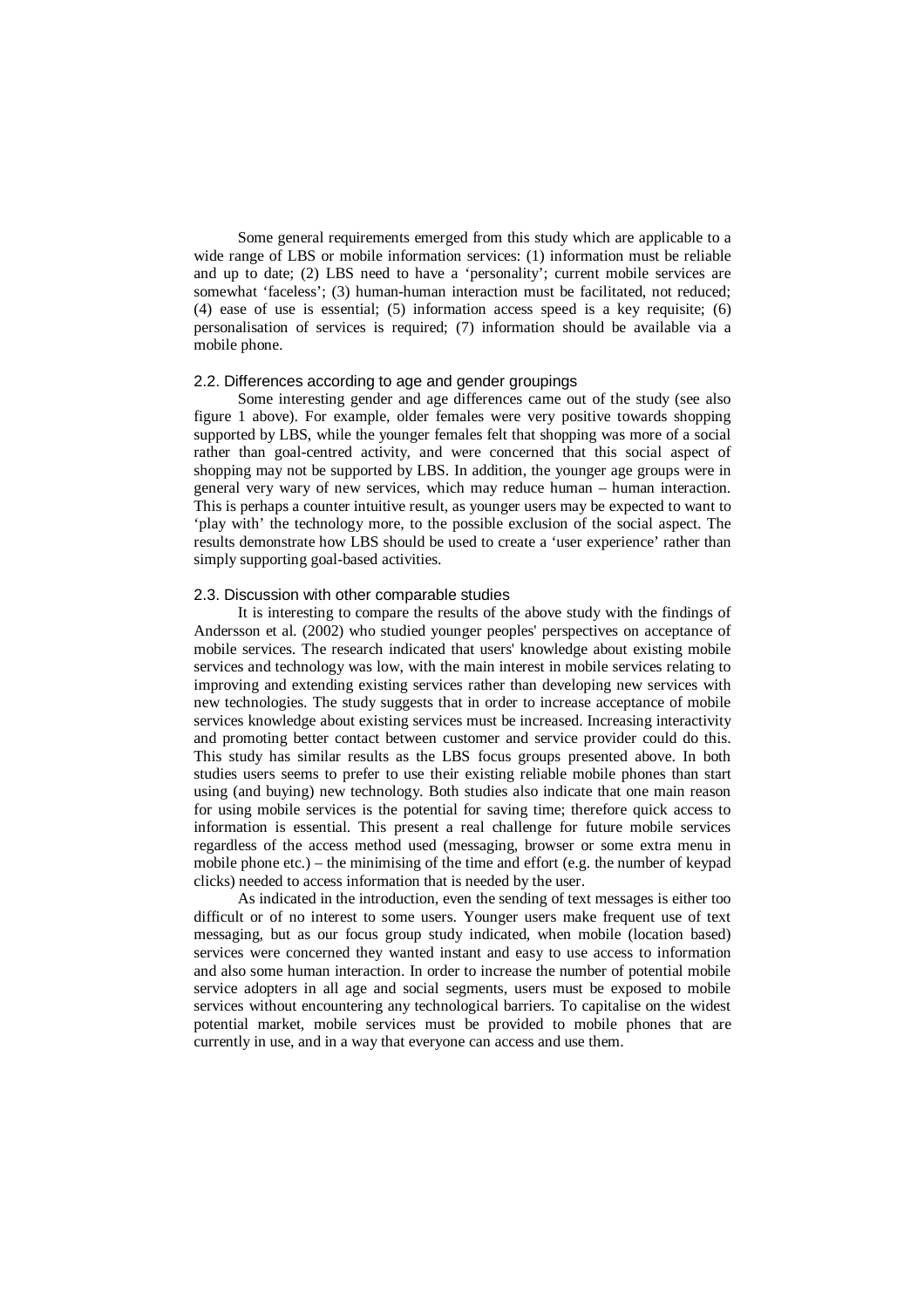A recent study on different access methods (WAP, SMS and voice call) to mobile services indicated that the most efficient (number of clicks) and fastest (time measured from phone idle state to information available for user) way to access information with a basic mobile phone was to make a voice call to a call centre with a human operator (Tarkiainen et al. 2003). Furthermore, speaking with a human operator gives the user a feeling of security and facilitates human interaction, which, as well as ease and speed of access, was one of the main user requirements from our LBS research focus groups. The development of user trust is one of the key factors determining the likelihood of acceptance of e-services (Ruyter et al. 2001).

# **3. Proposed solution - access to mobile services via a call centre**

#### 3.1. Requesting information

The most widely available current methods of accessing information services with a mobile phone are SMS or WAP (or i-mode). But this overlooks the most obvious method that everyone is familiar with: a voice call! Currently the directory assistance service (DA) is one of the few information services that can be accessed via a voice call.

By extending services such as DA service towards currently available mobile information services (like weather, find nearest, directions & traffic information etc.) and retaining the same simple user interface (voice call), mobile services can potentially attract more users. A part of current calls to DA services can be handled by automatic services that are based on voice-recognition applications (Sonera launched such service in Finland in November 2001). The new automatic speechenabled directory assistance service offers a lower-rate alternative to those who do not want or need personal assistance. The current trend of outsourcing call centre operations to countries with lower labour costs also releases skilled resources to other more demanding tasks. These human operator resources could be used to handle more complex service requests - including mobile information services.

Adaptation to the user's current context of use is an important factor in mobile services, since it may vary considerably. A voice call is very effective information/communication channel. In human-human interaction a lot of information can be transferred in short time. Interactive human communication presents situational context information about the environment and to some extent personal preferences and needs. Information about the user (approximate age, gender), and user context (mood, busy, background noise, user alone/in group etc.) can be quickly captured by a human operator, even if this information is not specifically requested or offered. Currently, much of this context related information is impossible to explicitly identify or measure online. This kind of information gives added value to mobile service by enabling an operator to give the user more suitable alternatives and personalised information. Furthermore, a human operator can understand search terms that the users tend to use: e.g. company or product names, misspelled words, inaccurate addresses and variations in spoken language. Interaction with an operator can easily refine this ambiguous information. In many situations, the user needs a seamless, integrated service, e.g. location-based services, routes, events and booking information linked together. An operator can provide smooth transition of information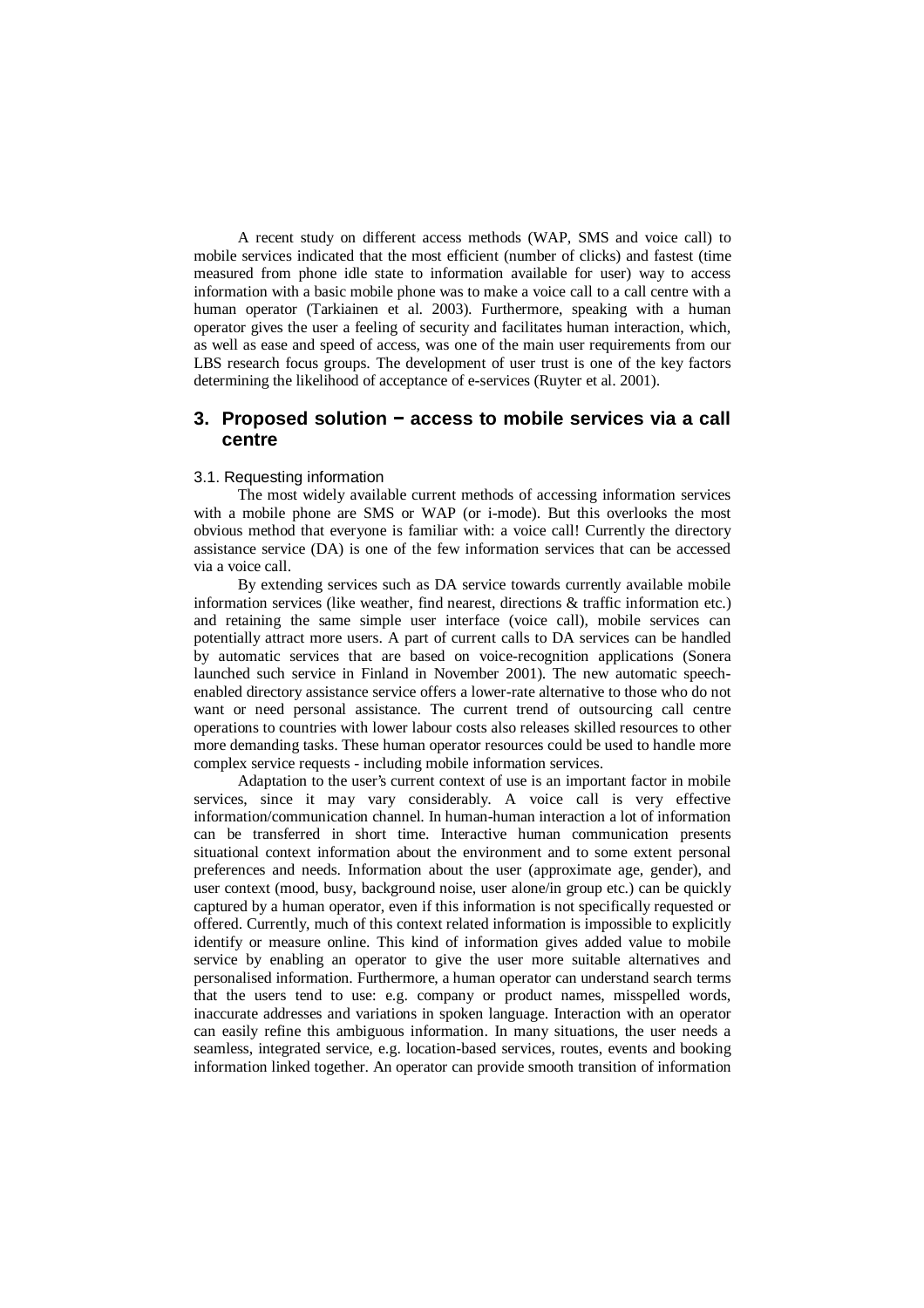between these different services and provide the information (from mobile services and also internet) that is needed. This has the potential to reduce the mental workload of the user, and minimise the need for the user to process low-level information from a variety of different sources. The focus can be less on providing information to the user, and more on providing value. This is something that current automatic (SMS or browser based) services still lack.

### 3.2. Information search and receiving

When a user initiates a phone call to a call centre and defines the problem (or information need), the operator can use all the call centre facilities to solve the problem or request. In this way, the user benefits from human-human interaction, and much of the overhead of information search and human-computer interaction are displaced from the user to the call centre operator. This is highly beneficial to the user as the operator has the training, experience, fast access to both mobile services and the internet, up to date information, few adverse context of use influences, and no limitations of interfaces on mobile/portable devices.

Currently mobile services provide information mainly in the same format as it is requested (e.g. text input to text output in a SMS service). Multimodal user interfaces to mobile services that make the most of user terminal capabilities should be the target. The first step in this direction would be to combine voice call input (human-human interaction when requesting a service) and information channel output, according to the context of use. This is already partially used by several DA services that provide a voice channel for requesting a phone number and then send the number via SMS. This idea can be utilised more extensively in mobile services. When delivering information, a human operator could take into account users' preferences, (physical and mental) capabilities, usage context and user's terminal capabilities. Information can be transmitted to the user via a channel that is the most suitable one: the operator can read out the requested information, divert the voice call or send data (SMS, MMS, email, contact information, WAP/WWW link etc.) to the user.

By the human operator speaking/reading the information to the user, certain benefits can be obtained. It might be the best solution for delivering information (i.e. most accepted) for some users and a good way of learning how to use the service for most of the users. Self-efficacy (individuals' beliefs about their ability to perform specific task) significantly affects the acceptance of the mobile internet (Lee et al. 2002)**,** and users' confidence towards their abilities to use the service would increase with a human operator involved. An operator can also explain to a new user how to best use the data received. Older users also experience difficulties in reading small text from a mobile phone screen. These difficulties can be overcome if information is given via voice. Although a proportion of users will have some degree of hearing loss, this is often corrected by the use of appropriate hearing aids. The voice channel is not suitable for delivering a lot of information to a user since they will not remember all information presented verbally. The optimal means of information delivery is multimodal. The operator can send the data (e.g. via SMS) to the user and make sure that user understands the given information. Information delivery can be matched with the expectations and abilities of the individual users. In interactive communication with a human operator, information can be delivered on the level that the user currently needs.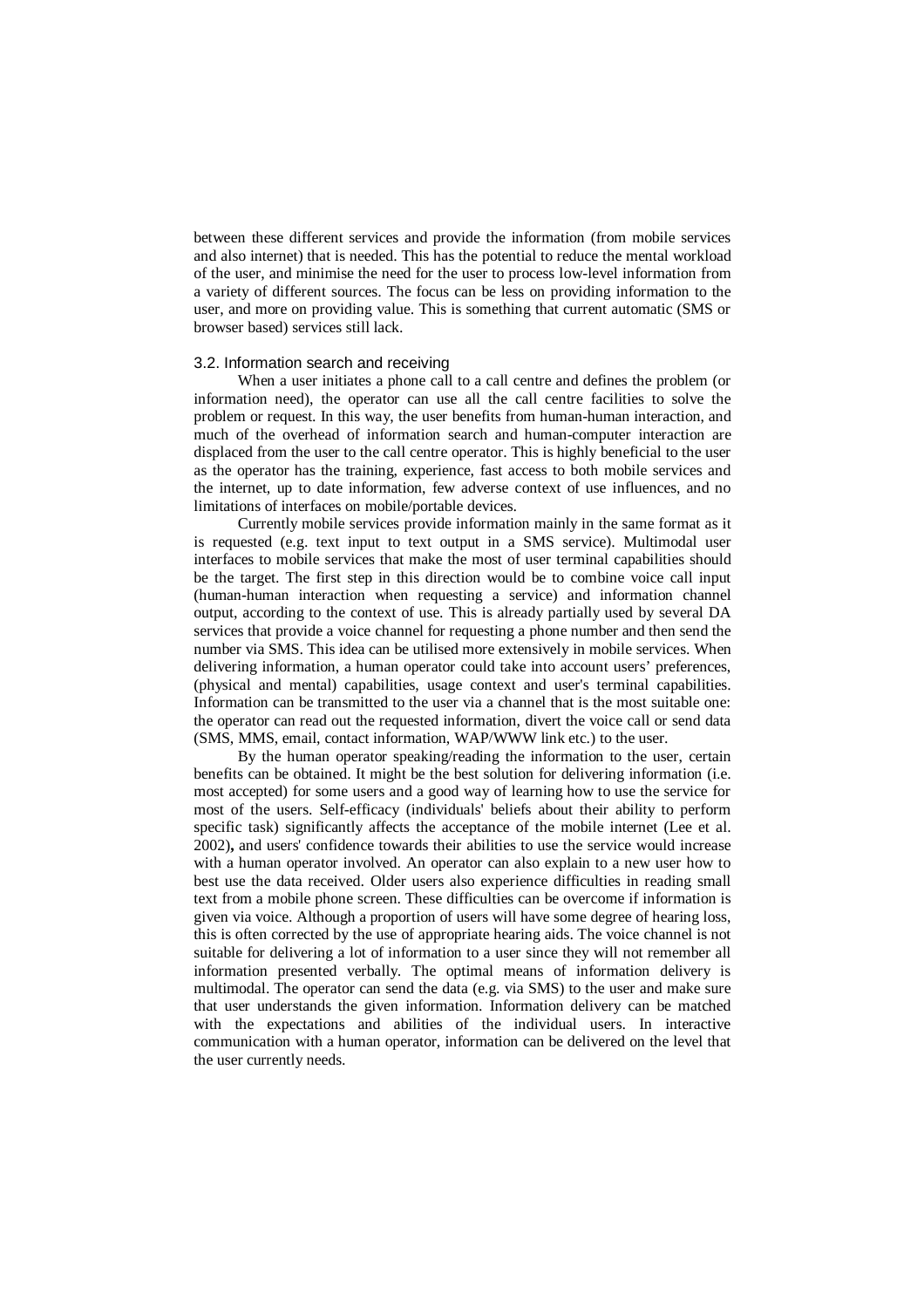# **4. Implications for service design**

General Motors have proven with Onstar that an information service employing human operators can be successful. In May 2002 it had already more than 2 million subscribers, who can access emergency, safety, directions and concierge services (Onstar 2003). One possible target group for service providers may be to offer an information and concierge service (through a call centre) to all customers that have a mobile phone and are willing to pay for a premium service. Also extending DA service towards mobile information services may be easy step to this direction.

Direct contact from the service provider to the customer can provide valuable service feedback and marketing information from real world users of a service. Information from different user groups could be gathered about how and when the users use the services, what their actual needs are, their context of use, how they define the problems, and what information (content) was needed etc. This information could be recorded during the session (i.e. the phone call to call centre) and after the session supplemented by the operator. This data can be subsequently analysed and used to generate better content, criteria for users' assessment of value, and ultimately more commercially successful services. Contact with users also gives the service provider an opportunity to guide users and promote new features of the service or mobile devices. These are all key elements in building relationships between customers and information providers, identified as the real business opportunity in the networked economy (Kelly 1998). The importance of this relationship is also underlined by Grönroos and Ojasalo (in press), where 'learning relationships' is described as a key to enhancing services and increasing their productivity.

There are compelling arguments why voice call access to a call centre should be provided as one means of accessing mobile services. However, there are also reasons why this may not the best approach for general access. Firstly, call centres require considerable human resources, which are costly to provide. If services were popular it would be likely that some calls will be queued, which would negate the concept of fast access to services. If a sufficient number of human operators are made available it will have implications on the overall cost of the service and it may end up being too expensive for the average user. The demand side must be managed so that an optimal balance between perceived quality and internal efficiency of the service can be maintained (Grönroos and Ojasalo, in press).

Even though device manufacturers tend to promote new services via the purchasing of new devices, service providers should target their services to all potential users. There are a number of reasons why the voice call access method should be offered at least to specific user groups, who may be first time users of the service, occasional users and the older users. Some user groups may take more time (or do not want) to learn to use current SMS or browser-based services. The content of the service, which is accessed via voice, must be designed with keeping in mind that speech-based interaction may create privacy problems for users when used in public places (Marmasse et al. 2000).

A voice call should not be the only way in which the user of a mobile service is able to receive information; rather they should have the flexibility of choosing either direct use or voice call access. In addition, automatic services that are directly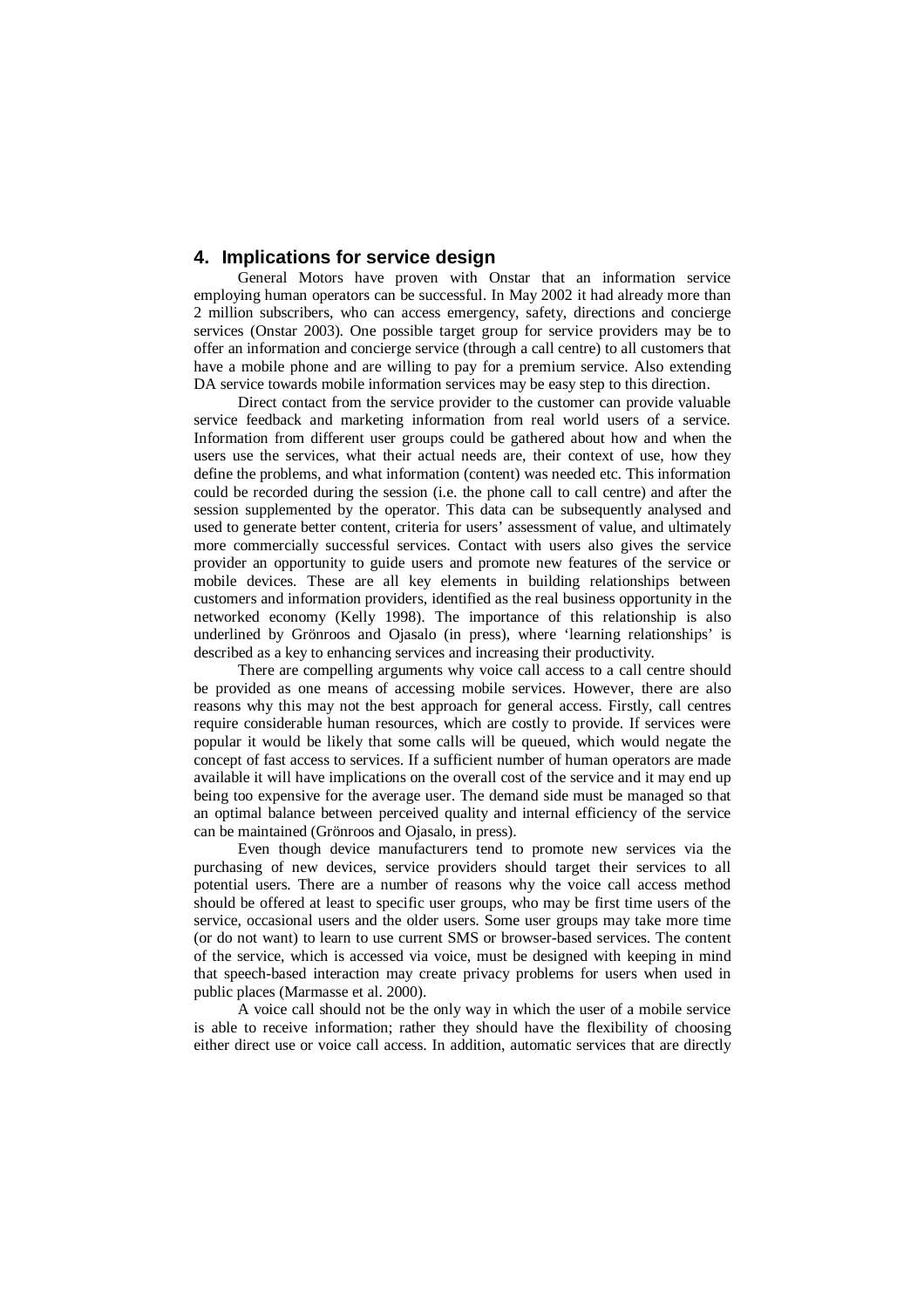accessed via a mobile browser should have an option for contacting a human operator if the user doesn't know how to use the service or is experiencing difficulties.

Figure 2 describes how a mobile information service could be used via a call centre. The traditional mobile service value chain (content->SP->network->user) enables current mobile phone users to access mobile services with e.g. SMS. The call centre provides a new access method to the same information and extends information search to include the internet by utilising the expertise of the human operator.



Figure 2. Scenario of mobile information service usage through a call centre.

- 1. User initiates a voice call to the call centre and with the operator assistance, defines the information need. [Human-human interaction]
- 2. The operator uses all available services from the service provider and the internet to obtain the information needed by the user. [Human-computer interaction]
- 3. The operator sends information to the user (e.g. via SMS) and possibly related adverts, if user has accepted.
- 4. Using a voice call, the operator can provide guidance on how to use the information relayed to the user, if user needs. [Multimodal information]
- 5. Service usage data (e.g. context, information accessed) is gathered automatically during session; after the call the operator can add any other value-adding information (e.g. extra details on the context of use) for future analysis.
- 6. Usage data is analysed and used to improve content, user experience and mobile service in general.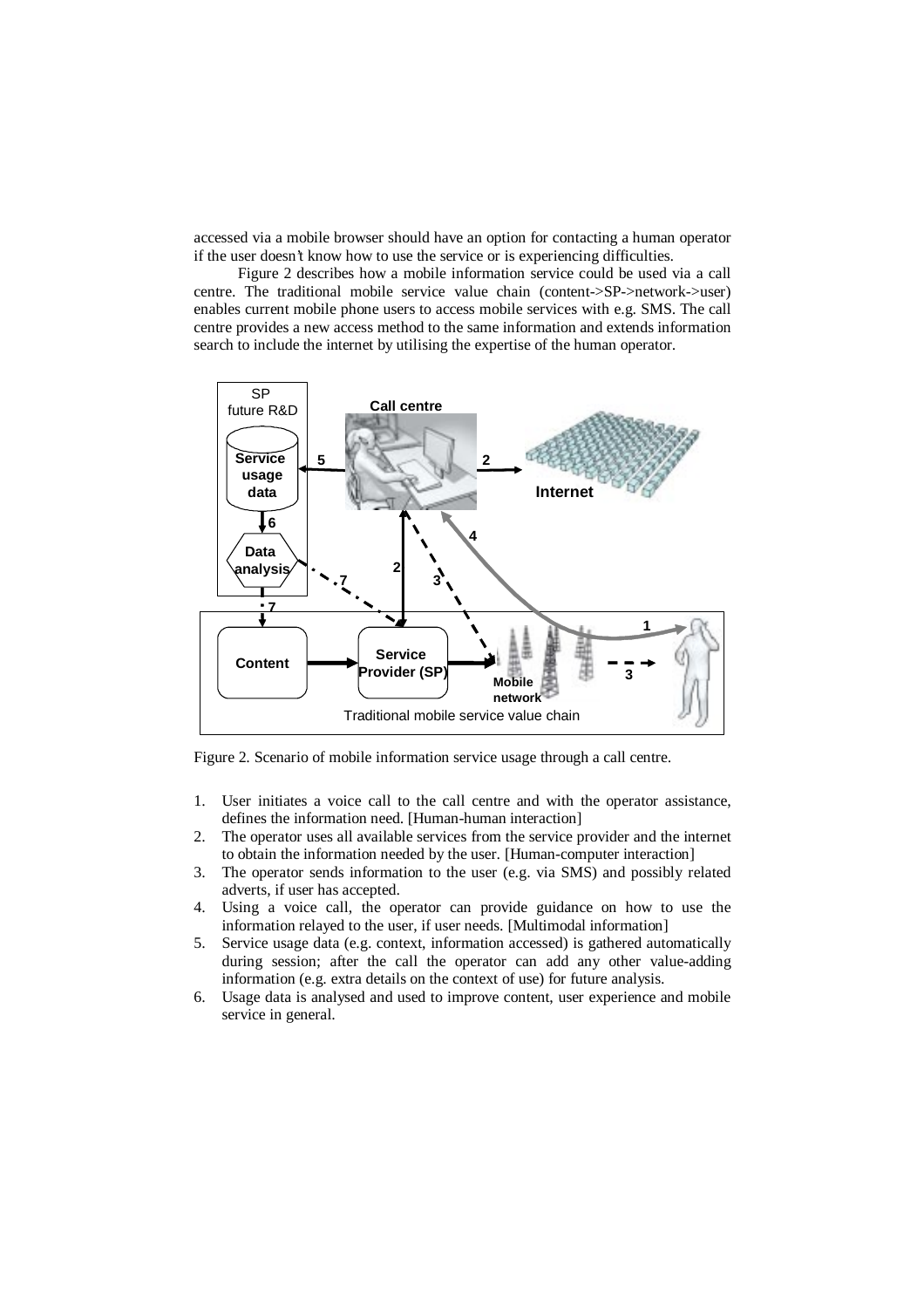## **5. Summary and conclusions**

Mobile information services are currently not used as much as the widespread acceptance of the mobile phone might suggest. In order to reach additional markets such as older users and first time users, services must be easily accessible also through mobile phones that are currently in use. This can be done by providing access to services via a call centre using a voice call, as it provides quick and easy access to information. Human operators can also cater for usage context, understand search terms that the users tend to use, and the human-human interaction will create a feeling of security and confidence for users. Operators can also aid learning of the service.

By enabling access to mobile information services with basic mobile phones, the number of potential users would therefore be increased, and introductions to mobile services and positive user experiences helps these services to be accepted and integrated into everyday life by the mass-market. In addition, direct contact with endusers can provide the service provider with valuable information from a real operating environment and enable the development of key information provision/customer relationships. This information can be used to generate more valued, tailored, usable and accepted services that are accessed via more sophisticated devices in the future.

### **References**

Andersson, P. and K. Heinonen (2002). Acceptance of mobile services - insights from the Swedish market for mobile telephony. Research Report No 2002:16, The Economic Research Institute, Stockholm School of Economics Working Paper Series.

eBird Scandinavia (2003). SMS, WAP and MMS services 2000-2004. Publications of the Ministry of Transport and Communications Finland 19/2003. (In Finnish)

Grönroos, C. and K. Ojasalo (In press). "Service productivity: Towards a conceptualization of the transformation of inputs into economic results in services." Journal of Business Research.

Keen, P. and R. Mackintosh (2001). The Freedom Economy: Gaining the Mcommerce edge in the era of the wireless internet. California, Osborne/McGraw-Hill.

Kelly, K. (1998). New rules for the new economy. London, Fourth Estate.

Kubitschke, L., T. Hüsing, B. Stähler and K. Stroetmann (2002). Older Citizens (50+) and European markets for ICT products and services. SeniorWatch Report. Empirica. Empirica Gesellschaft für Kommunikations- und Technologieforschung mbH, Bonn.

Lee, W., T. Kim and J. Chung (2002). User acceptance of the mobile internet. The First International Conference on Mobile Business, Athens, Greece.

Marmasse N, Schmandt C (2000). Location-aware information delivery with ComMotion. In: Thomas P, Gellersen HW (eds) Handheld and Ubiquitous Computing. Second International Symposium, HUC 2000. Springer.